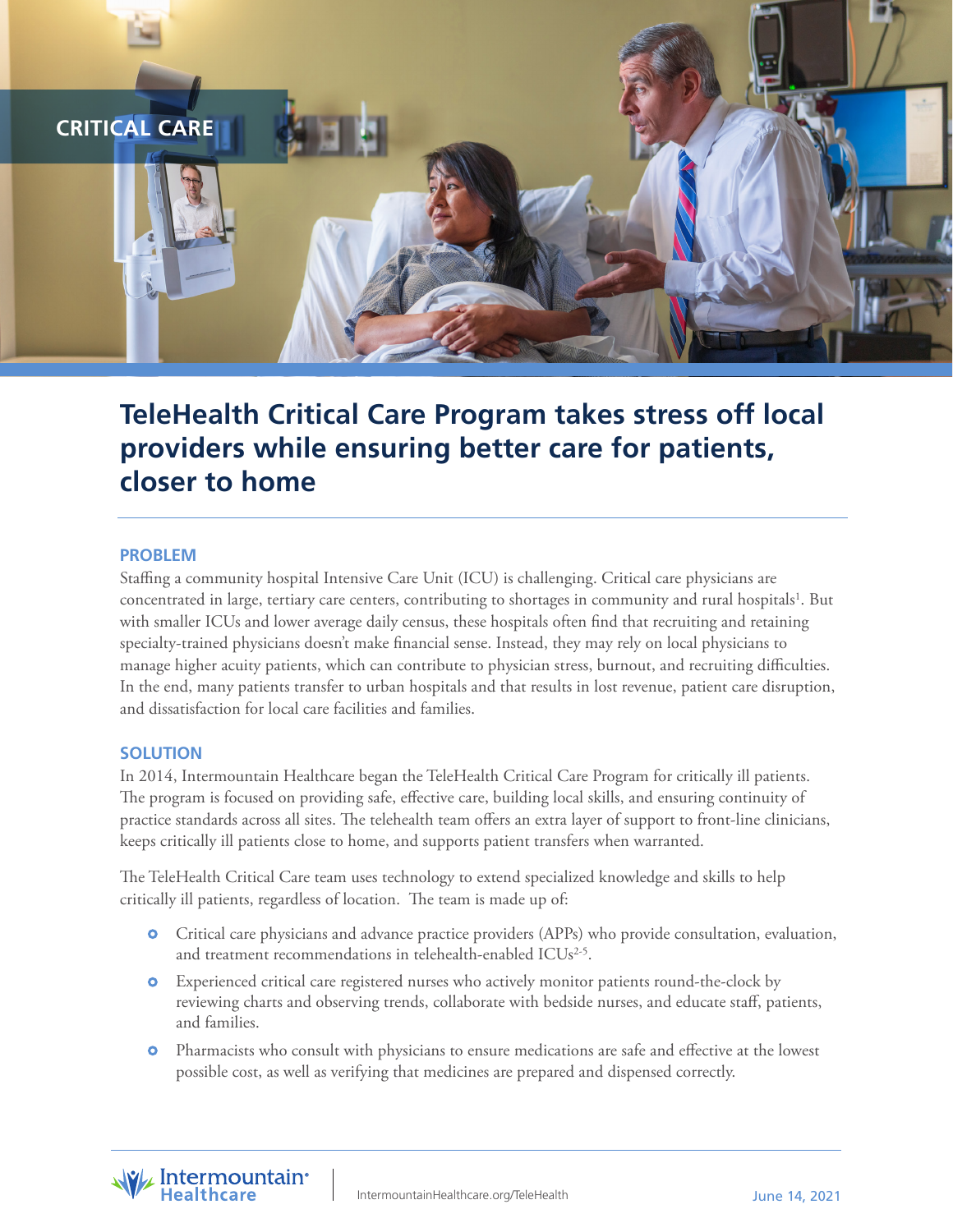The team is located at the Intermountain Connect Support Center in Murray, Utah, and provides help 24 hours a day, 365 days a year, to approximately 260 ICU rooms at more than 35 hospitals throughout the Intermountain West.

## **RESULTS**

With the support of the TeleHealth Critical Care Program, community and rural hospitals have seen reduced mortality rates, improved care practices, reduced strain on local physicians, and economic benefits for facilities and patients.

# **CLINICAL BENEFITS AND OUTCOMES**

Hospitals benefit from improved safety, consistent care models, and reduced complications, mortality, length of stay and costs, while continuing to provide care close to home<sup>6, 7</sup>. The program ensures extra coverage during times of high demand or low staffing and offers continuity of care between shifts. Over the last five years of TeleHealth Critical Care Program support, Intermountain Healthcare community hospital ICUs with less than 10 beds have seen statistically significant (P=0.02) reductions in average ICU mortality rates, from 3.00% to 1.98%.

# **CLINICIAN AND PATIENT SATISFACTION**

The program is a benefit to local physicians who:

- Gain access to critical care experts for clinical care, triage, pre-transport stabilization, clinical monitoring, education, and additional resources.
- Have assurance that intensivist-managed critical care via telehealth is equivalent to the care provided by an in-person intensivist.
- **O** Retain patients rather than transfer them to tertiary centers, and maintain established physicianpatient relationships.

Patients and their loved ones want the best possible care, close to home, at the lowest possible cost. The program allows them to:

- **o** Remain close to family, friends, and loved ones.
- **O** Reduce the burdens and cost of transportation, lodging, and meals.
- Ensure family members lose less work time and pay while remaining connected to patients.

Communities benefit by gaining additional healthcare services and decreasing CO2 emissions from avoided travel.

#### **ECONOMIC BENEFITS TO COMMUNITY HOSPITALS**

- Local facilities provide specialized services without hiring full-time, critical care trained physicians and team members.
- An overall lower cost of providing high-cost critical care patient management
- Revenue may be retained locally from lab work, imaging, medications, and procedures.
- **O** Telehealth support during a low frequency, high-risk event (or the prolonged high-intensity care during the COVID-19 pandemic) can reduce provider overload and burnout, thereby reducing staff turnover and staffing costs.
- Partnering with Intermountain Healthcare may enhance a facility's reputation for providing an improved quality of care<sup>8</sup>.

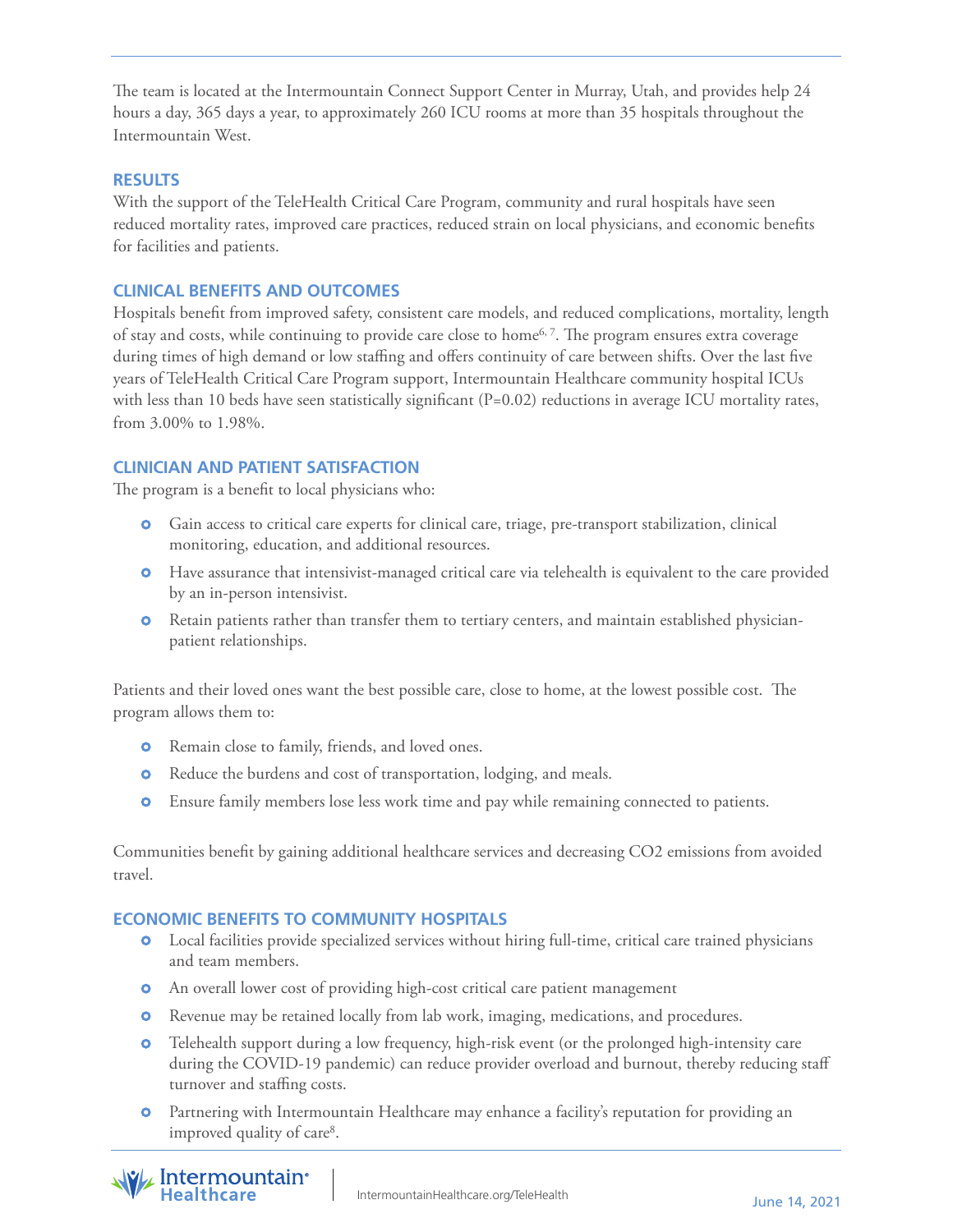## **EXAMPLES OF PROGRAM USE**

Care models may vary, from focused usage (i.e. after-hours coverage only) to more comprehensive use (24 hours a day, 365 days a year)<sup>9</sup>. [General medicine and cardiac services admissions make up approximately 80% of patients managed in Intermountain's community hospital ICUs. The remaining admissions come from surgery and surgical subspecialties, neurology and spine, OB/GYN, and hematology/oncology (Appendix 1).]

# **COLLABORATIVE APPROACH IS KEY**

Every ICU has unique staffing and patient population challenges. With access to clinical guidelines and protocols, as well as focus on Zero Patient Harm initiatives, the telehealth team strives for collaborative, cooperative, and open communication in order to build trusting relationships. We partner with strategic use of technology, proactive monitoring and rounding as well as effective communication to provide the best care possible. Shift rounding by critical care registered nurses alerts bedside teams to concerning patient trends and reduces failure to rescue events.7.

# **ABOUT INTERMOUNTAIN HEALTHCARE**

Intermountain Healthcare is a not-for-profit system of 25 hospitals, 225 clinics, a Medical Group with 2,800 employed physicians and advanced practice clinicians, a health insurance company called SelectHealth, and other health services throughout the Intermountain West. Intermountain is widely recognized as a leader in transforming healthcare using evidence-based best practices to consistently deliver high-quality outcomes and sustainable costs. For more information, see intermountainhealthcare.org. Intermountain TeleHealth Services has been working with multiple clinical groups since 2014 and currently collaborates with over 35 clinical services to improve care, reduce costs and improve clinical outcomes throughout eight states in the Intermountain West and Alaska.